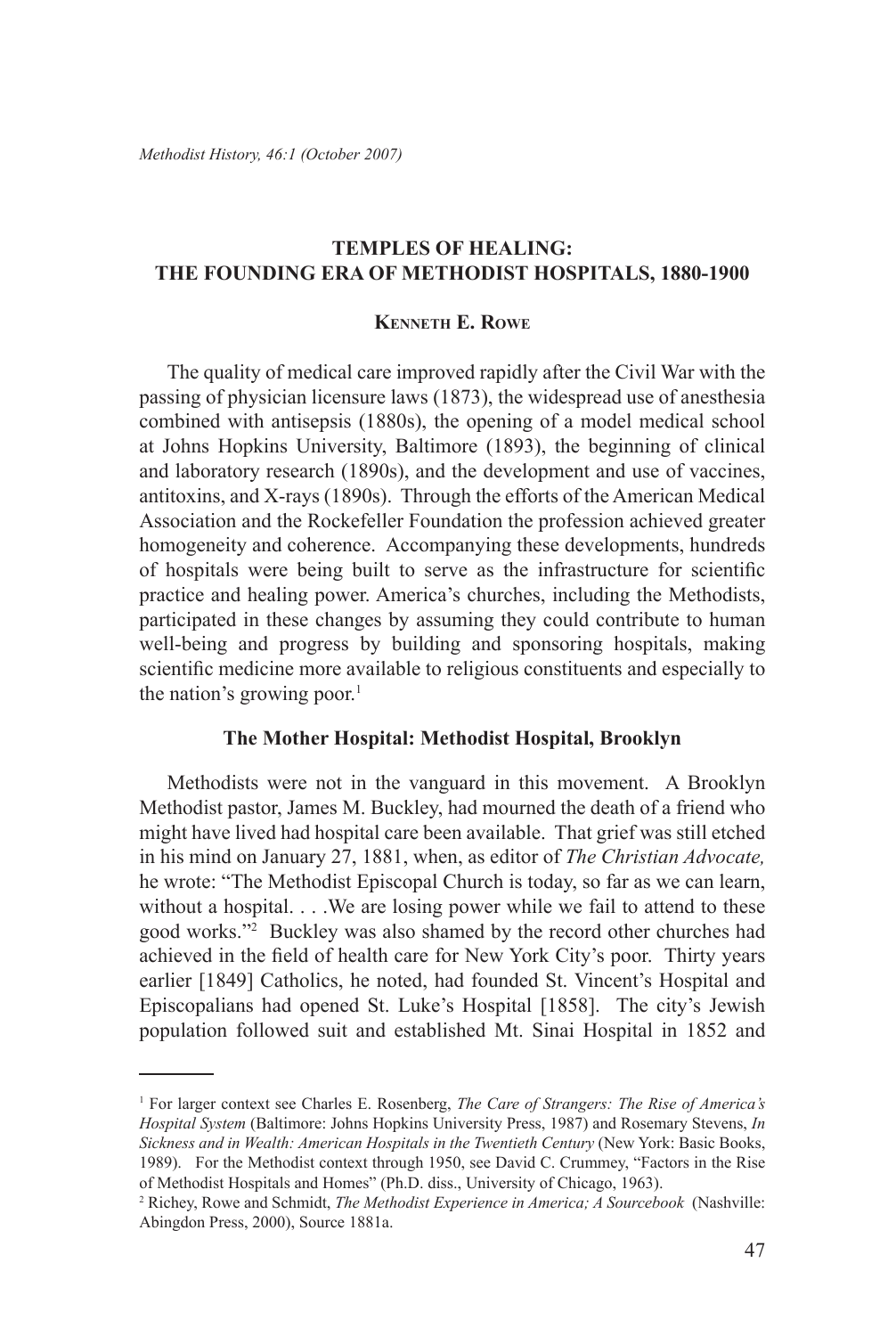the well-endowed Presbyterian Hospital received its first patients in 1868. To change this humiliating situation Buckley asked: "Is it not time that somewhere we [Methodists] build a hospital?" Bishop Matthew Simpson made a similar plea for hospital building in an address to the first gathering of the world Methodist family in London later the same year, 1881.3

Buckley's editorial brought an immediate response from prosperous Methodist banker George I. Seney in an offer of sixteen lots in hospital-poor Brooklyn as a site and \$400,000 in cash toward the erection of a hospital. The cornerstone for the main building was laid in the fall of 1881 with great fanfare, but the economic depression of the early 1880s put a halt to construction. Building resumed in the spring of 1887 and the Methodist Episcopal Hospital, Brooklyn opened in December 1887 with a ceremony of speeches, prayers and hymns. During the first year of operation an outpatient clinic, a children's ward, and a training school for nurses were begun.4

As soon as the hospital opened, the need for an out-patient department became evident. By 1894 the need became acute, and construction was begun on a new facility. On November 6, 1895, a community clinic was formally opened. About 16,000 visits were made each year. The opening of the clinic was innovative at the time, since social services were not the regular part of our society's infrastructure that they are today. As more beds were added to the hospital, the surgical work expanded. In June of 1900, the hospital surgical pavilion was opened. By then, the number of surgical cases had risen to 85% of all admissions.

Most of the patients coming to the hospital were poor and unable to pay for medical treatment. A coast-to-coast campaign was launched to encourage churches and individuals to endow beds "in perpetuity" for \$5,000 or for one year at \$365. By the end of the first year, thirteen beds had been so endowed. Methodist women in New York area churches organized Florence Nightingale Societies and immediately began to give generous support to the hospital. Conferences within the region devoted one communion offering per year. It took ten years before all of the planned buildings were completed and equipped.<sup>5</sup>

In 1970 the hospital was designated a "National Historic Landmark" of The United Methodist Church and formally recognized as the church's

<sup>&</sup>lt;sup>3</sup> David Rosner, *A Once Charitable Enterprise: Hospitals and Health Care in Brooklyn and New York 1885-1915* (Princeton: Princeton University Press 1982); Ecumenical Methodist Conference. 1st London. *Proceedings of the Ecumenical Methodist Conference Held in City Road Chapel, London, September 1881* (New York: Phillips and Hunt, 1882) 462.

<sup>&</sup>lt;sup>4</sup> New York City's publicly-funded Bellevue Hospital established one of the nation's first schools of nursing following the principles of Florence Nightingale in 1873. Fifteen schools of nursing had been established in the nation by 1880. In 1971, due to an increasing need for nurses to have both a B.A. and a R.N. degree, the Methodist Hospital School of Nursing closed its doors. In its 83 years of teaching, 327,000 nurses were graduated from the school.

<sup>&</sup>lt;sup>5</sup> For a contemporary description by the hospital's first [clergy] superintendent, see John S. Breckinridge, "Hospitals, Ancient and Modern," *Methodist Review* New York 73/1 (January 1891): 80-87.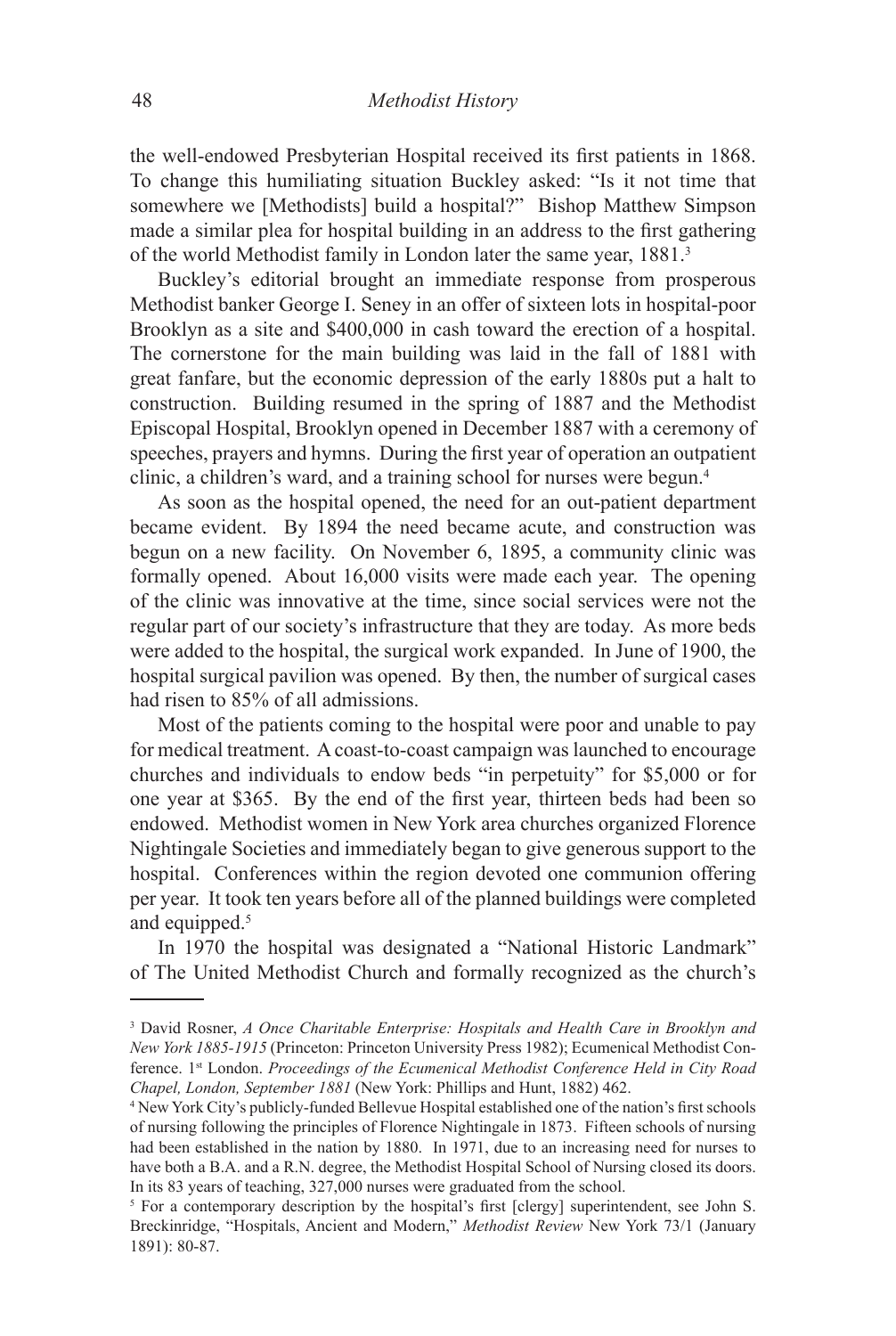"mother hospital." While the 1990s were a period of instability for most health care providers, the hospital flourished. In the late 1990s the hospital housed 602 in-patient beds and offered a full range of in-patient and outpatient services. As market forces were driving health care providers into a new era, the hospital's trustees secured the future of the institution in 1993 by entering into alliance with The New York Hospital-Cornell Medical Center (now New York-Presbyterian Hospital). To mark the alliance, the hospital's name was officially changed to New York Methodist Hospital. As a voluntary, acute-care teaching facility, the hospital provides a wide variety of specialized inpatient and outpatient services. In 2003, New York Methodist was the only Brooklyn hospital selected by New York State to open a new cardiac surgery center. The New York Methodist-Cornell Heart Center (staffed by top-rated surgeons from Weill Cornell Medical Center) opened its doors in the spring of 2004. Through its membership in the New York-Presbyterian Healthcare System, the hospital is affiliated with the Weill Medical College of Cornell University. This affiliation assures the hospital's historic place as a quality care provider and a first-rate institution for graduate medical education. The hospital occupies the same site in Park Slope, Brooklyn that it has since its founding in 1881 and is now one of the 200 largest hospitals in the United States.6

Methodists in other cities followed the lead of their New York peers by opening hospitals—Chicago in 1888; Cincinnati in 1889; Omaha in 1891; Kansas City, Minneapolis and Philadelphia in 1892; Washington, DC, in 1894; Louisville in 1895; Boston in 1896; Spokane in 1898; and Indianapolis in 1899. Southern Methodists began founding a family of hospitals early in the twentieth century: the first in Atlanta (Emory University Hospital) 1905; Saint Louis in 1914; Memphis in 1921; Durham (Duke University Hospital) in 1930; Houston in 1922; and in Dallas 1927. The Evangelical Church founded five small hospitals by 1920, but the United Brethren had none.

### **Deaconess Hospitals: Christ Hospital, Cincinnati**

The financial burden of staffing the new hospitals was partially offset by an important parallel movement during the latter half of the nineteenth century—the rise of the deaconess movement. The involvement of these Methodist women in health and welfare agencies was central to their mission as deaconess ministries unfolded in service to children, to the aged, and in nursing and hospital care.

Methodists restored the ancient order of deaconess [a *permanent* diaconate for women] beginning in Europe in 1868, following the pattern of Lutherans and Anglicans. As early as 1868 Methodist pastors in several German cities introduce parish deaconesses for the care of the sick. Six years later (in 1874) the Methodist Conference in Germany established a

<sup>6</sup> www.nym.org/geninfo/history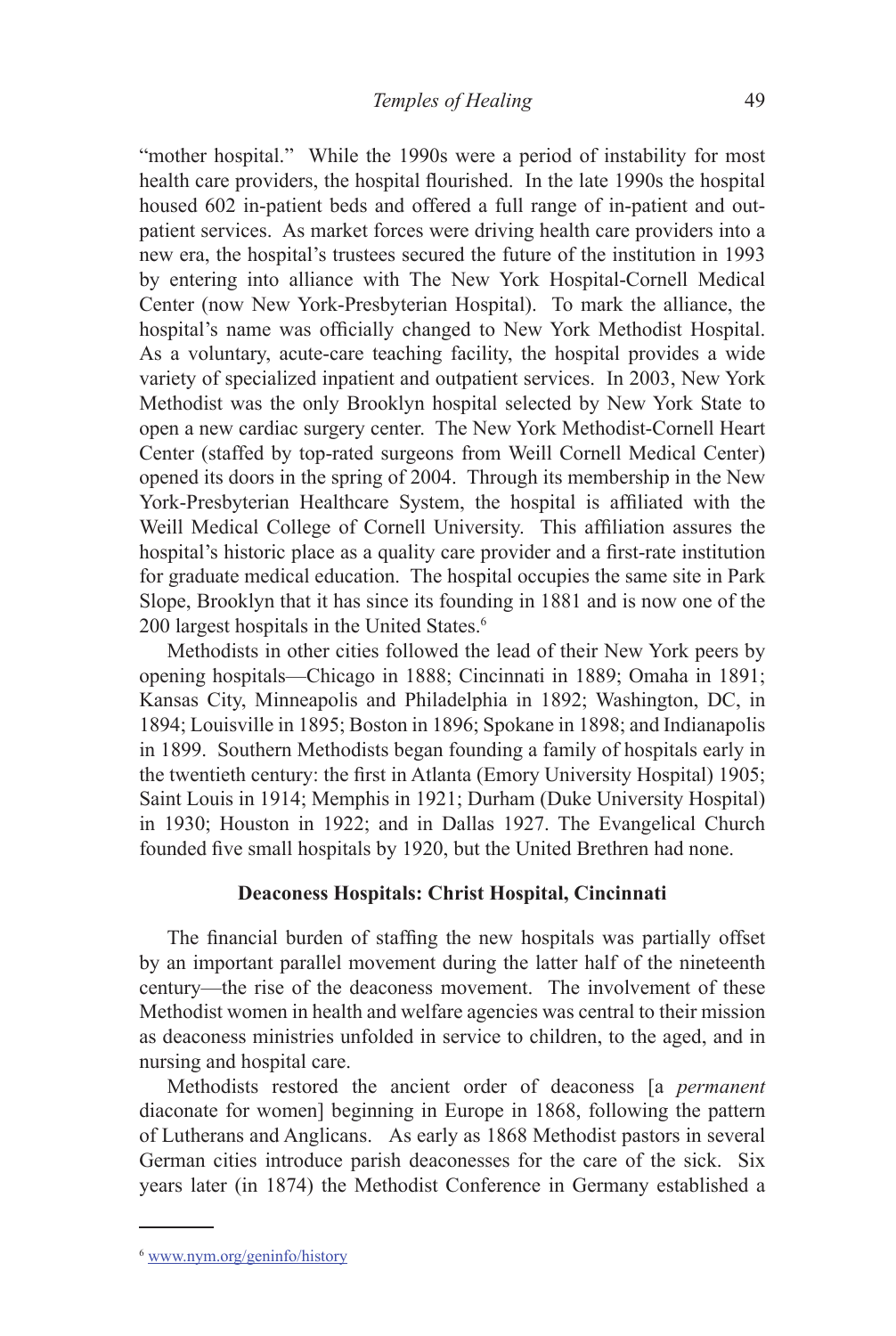deaconess order under the name *Bethanienverein* (Bethany Society). By1884 the society had established Bethany deaconess homes and hospitals in three cities–Berlin, Frankfurt, and Hamburg—and had recruited and trained thirteen deaconesses and twenty probationers. In England, Methodist pastor Thomas B. Stephenson founded an Order of Sisters for the work in the National Children's Home as early as 1878. In 1887 Hugh Price Hughes and his wife Katherine began to recruit "Sisters of the Poor" for work in their West London Methodist Mission. In 1890 the Methodist Church in England recognized these initiatives and established a Wesley Deaconess Order.

Pressures of urbanization, immigration, and industrialization led American Methodists to revive the diaconate for women beginning in 1888. The new order became the only avenue for women who heard the call to fulltime ministry. Three Methodist Episcopal Church women took exceptional leadership in convincing church leaders to establish deaconess orders for women: Susanna Fry, who sowed seeds in essays and travels across the church in the 1870s; Lucy Rider Meyer, who on her own founded a training school for women in city, home and foreign missions in Chicago in 1885; and Jane Bancroft Robinson, an energetic organizer whom the Women's Home Missionary Society chose to supervise the society's Deaconess Bureau from 1889 to 1904. Women at least twenty-five years of age, single, who completed a two-year training course with a probationary period, agreed to live communally, wear a habit, and were willing to live on a small allowance and under guidance of a male Board of Deaconesses, were eligible for "consecration," not ordination like male deacons and elders.

Six Methodist Episcopal deaconess training schools were opened—in Cincinnati and Boston in 1889; Washington, DC, in 1891; Nashville in 1892; San Francisco in 1894; and Kansas City in 1899. The United Brethren Church followed the Methodist Episcopal Church in establishing a Deaconess Order in 1897; followed by the African Methodist Episcopal Church in 1900; the Methodist Episcopal Church, South, in 1902; the Evangelical Church in 1903; and the Methodist Protestant Church in 1908. By 1900, of the 2,000+ Protestant deaconesses in the US, more than half were Methodist!

Several of the earliest Methodist hospitals were staffed by the new deaconess orders, providing a ready supply of low-cost nurses. The deaconess societies also founded hospitals of their own. The "Mother" deaconess hospital is Christ Hospital in Cincinnati, Ohio, which opened its beds and its doors in 1889. The hospital was an expanded mission of the one-year-old Elizabeth Gamble Deaconess Home and Training School in that city. The institution took its name from Elizabeth Gamble, the wife of James Gamble, the ingenious chemist who invented and marketed Ivory soap and who assisted William Nast in founding Methodism's mission to America's growing German-American community in America's heartland.

Immediately the small family of Cincinnati Methodist deaconesses discovered an overwhelming demand for nursing services. At first the city's sick were treated in the deaconess home. As deaconesses increased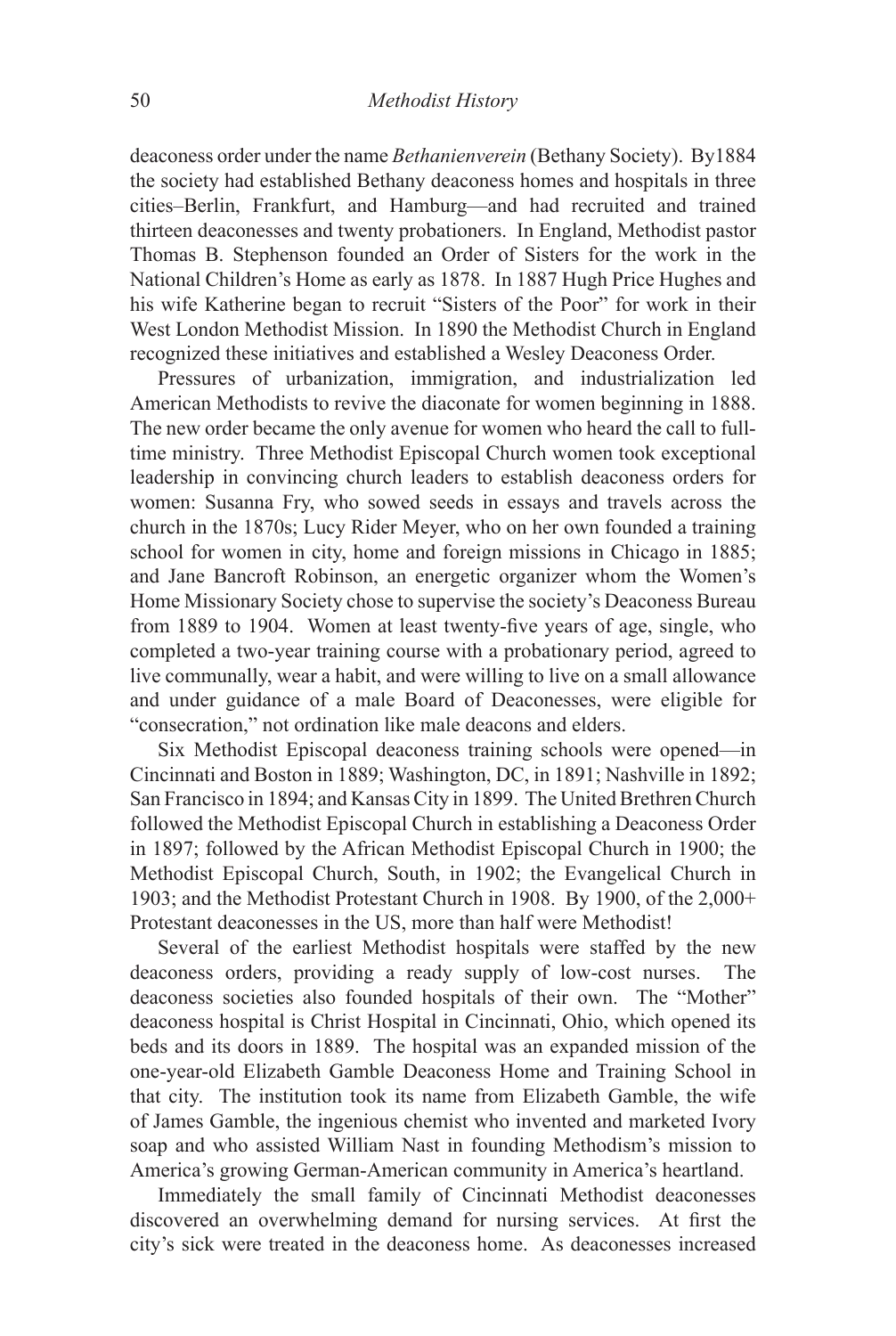in number, space in the home grew tight and the community soon became keen on opening a separate hospital facility. James Gamble obliged with an eleven-room, three-story house a few doors from the deaconess home. Christ Hospital continued to be Mr. Gamble's favorite charity until his death in 1891. The deaconess home and hospital quickly out-grew their cramped city quarters and sought a new location. Taking up his deceased father's role as hospital benefactor, son James Gamble, Jr., purchased a large property located in a Cincinnati suburb and valued at \$75,000. In July, 1892 the deaconess newsletter, *The Message,* carried news that the new site on Wesley Avenue would accommodate up to 100 deaconesses and as many hospital patients. The depression of 1893 delayed construction of a new deaconess home, training school and hospital. The move to the institution's new campus was completed in 1898.7

One hundred and fifteen years after its founding, Christ Hospital, Cincinnati has grown to become a leader in medical excellence by continuing to plan and innovate for the future. The now 555-bed hospital is consistently recognized as one of the best hospitals in the U.S. For the past eleven years Christ Hospital has been awarded Cincinnati's "Most Preferred Hospital." In 2006 it was listed by *US News & World Report's* top hundred hospitals in four key medical specialties.<sup>8</sup>

German American Methodists, strong in their piety and effective in their expression of faith in social service and institutional ministry, founded and supported a considerable network of deaconess hospitals of their own across the country beginning in 1896. In that year Christian Golder, with his sister Louise, rented a little house in Cincinnati to found a German hospital. Six German nurses were released from Christ Hospital to assist the Golders in opening Bethesda Hospital. To help provide health care to the nation's burgeoning German-American community, a Bethesda Society was organized in 1897.<sup>9</sup> Out of this beginning of hospital and society grew the Bethesda Institutions, a complex of hospitals, homes and training schools in Chicago, Kansas City, Detroit, Terre Haute, Akron and Los Angeles. A second German Deaconess hospital opened in Louisville, KY, in 1898. The East German Conference in 1901 broadened a deaconess ministry it had begun in Brooklyn in 1893 by the organization of a Bethany Society. As the need for hospital service increased, the Society raised money to build a Bethany Deaconess Home and Hospital which opened in 1902.<sup>10</sup>

<sup>7</sup> Mary Agnes Dougherty, *My calling to Fulfill: Deaconesses in the United Methodist Tradition* (New York: Women's Division, General Board of Global Ministries,1997), 107-112.

<sup>8</sup> www.christhospitalcincinnati.com

<sup>9</sup> In 1995 Cincinnati's Bethesda Hospital partnered with Good Samaritan Hospital, founded in 1852 by Roman Catholic Sisters of Charity, to form Tri-Health, an modern integrated network of hospitals, physician groups, hospice and community outreach programs serving the greater Cincinnati area. www.trihealth.com 10 *History of American Methodism*, edited by Emory S. Bucke (Nashville: Abingdon Press,

<sup>1964),</sup> II: 1491-492; Paul Douglass, *The Story of German Methodism* (New York : Methodist Book Concern, 1939).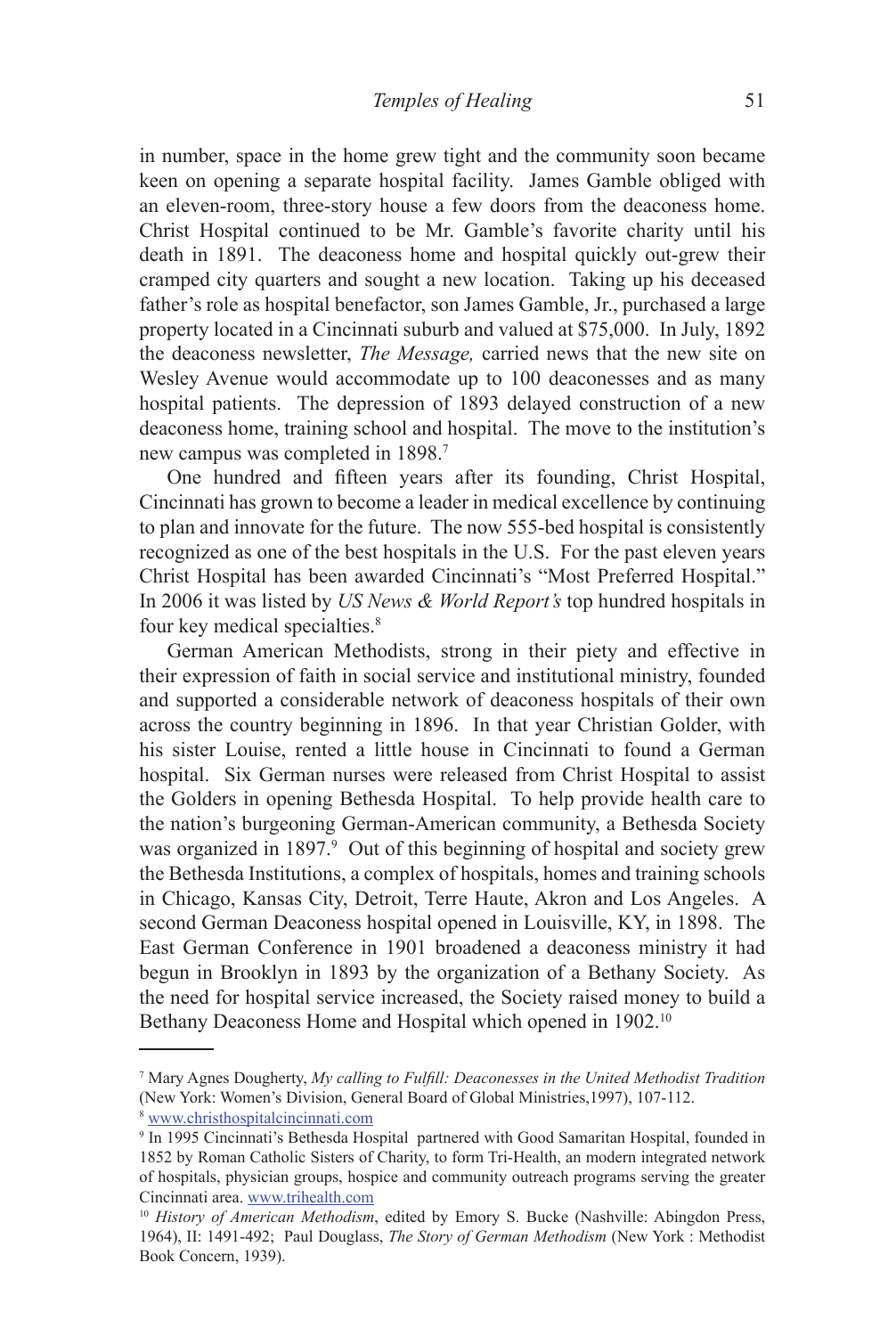Other Methodist deaconess hospitals followed, notably in Boston, Chicago, and Washington. In 1924 the Methodist Episcopal Church consolidated the denomination's General Deaconess Board and Board of Hospitals and Homes. By 1924 more than 200 deaconesses were reported to be active in the health care work of the church. The boards worked as one until the time of reunion in 1939 when deaconess work was placed under the supervision of the Woman's Division of the Board of Missions. Evangelical Deaconess Home and Hospital opened in Chicago in 1905 with a free dispensary, a laboratory, and a 35-bed ward, the first hospital related to the Evangelical Association.

# **African-American Hospitals: Meharry Medical College and Hubbard Hospital, Nashville**

Racial inequalities in health care have plagued the nation and the churches from the beginning. In 2007, black infant mortality rates in the U.S. remain twice that of whites; the black adult mortality rate is 1.5 that of whites and the black maternal death rate is four times that of white women.<sup>11</sup>

In Nashville post Civil War conditions contributed significantly to the city's unenviable distinction of having the worst mortality rate in the country. Conditions among freed slaves were particularly dismal, accounting for disproportionate rates of disease and death in the city's black community.12 As the death rate among blacks soared the necessity of a medical college to prepare physicians for black people became apparent to two Methodist men—Dr. William J. Sneed and George W. Hubbard—who met in the last days of the Civil War. Their friendship must have seemed improbably at the start. Sneed, a Tennessean, was a Confederate army surgeon, while Hubbard, a native of New Hampshire, had served in the Union Army medical corps. From the first, they held each other in high esteem, and Hubbard promised to come to Nashville after the war and study medicine under his old friend's tutelage. Hubbard returned to Nashville and completed medical training at Vanderbilt University in 1876.

At some time during the first decade of their friendship, Sneed and Hubbard decided to start a school that would train young black men and women in nursing and other health-related professions. They hoped to interest one of the Nashville's colleges or universities to open such a school. Only one school was interested, Central Tennessee College, part of the Methodist Episcopal Freedmen's Aid Society's continuing effort to educate freed slaves. In the fall of 1875, Dr. Sneed began to teach classes in anatomy and physiology for a few undergraduates at the college. Newly-minted M.D. Hubbard joined the college faculty the following spring.

<sup>11 &</sup>quot;Ask the Doctor," *New York Times,* July 12, 2007, A23.

<sup>&</sup>lt;sup>12</sup> For the rise and development of hospital services for blacks see Mitchell F. Rice and Woodrow Jones, Jr. *Public Policy and the Black Hospital from Slavery to Segregation to Integration* (Westport, CT: Greenwood Press, 1994).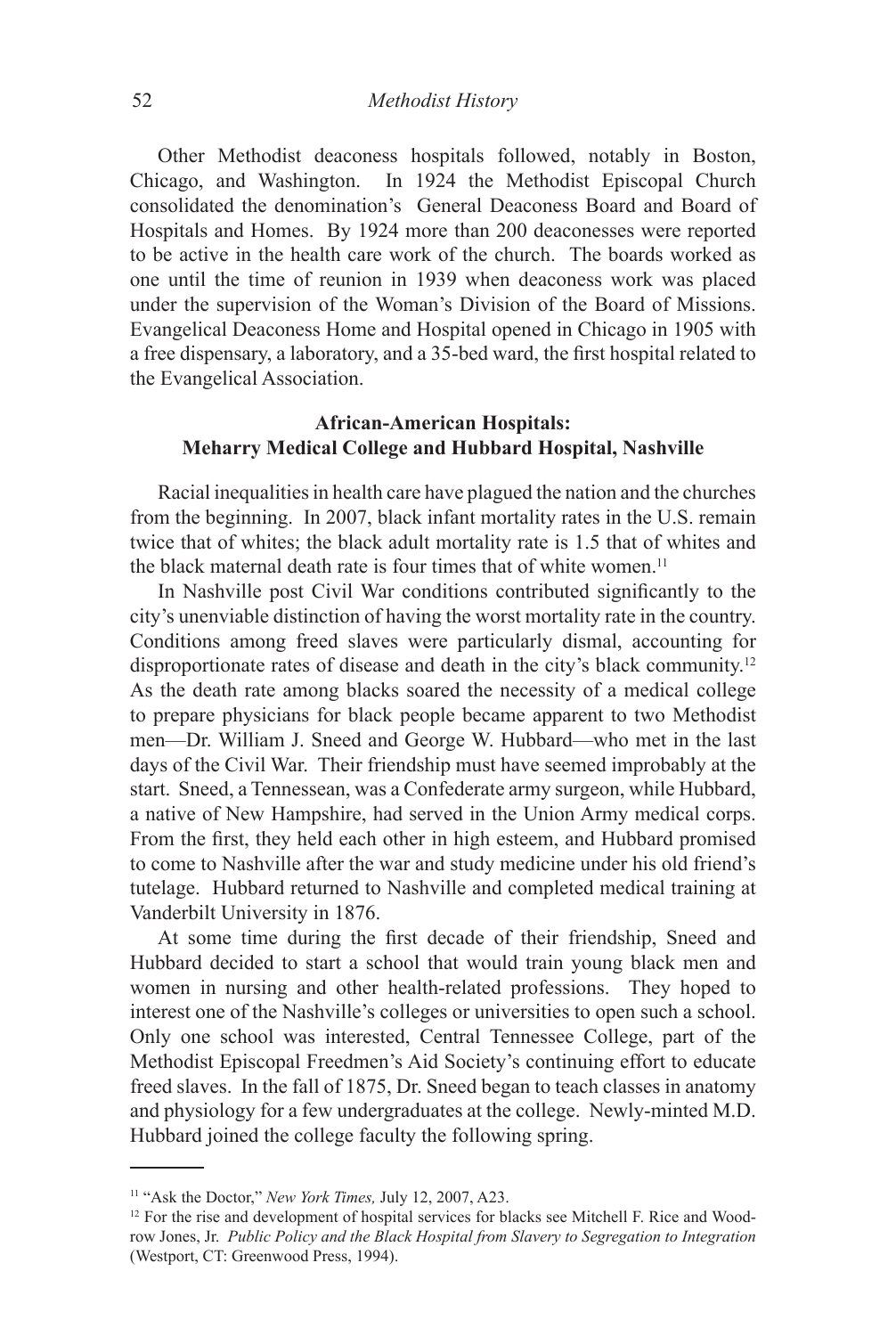Funding was needed to purchase the necessary scientific apparatus, chemicals, and drugs and to pay faculty salaries for a proposed medical department. The first individual contributors to the school were the five Meharry brothers, Indiana Methodist farmers and philanthropists led by Samuel Meharry. As a young man Samuel Meharry was befriended by a family of former slaves while traveling through rural Kentucky. Meharry was touched by the kindness and generosity of the poor black family and promised to repay his debt of gratitude. Samuel and his brothers donated cash and property valued at \$30,000. Their gift was matched by the Freedmen's Aid Society and the medical college was formally opened in the segregated city on October 3, 1876. Hubbard, in addition to being dean, was professor of chemistry, *materia medica13* and therapeutics. Sneed became professor of surgery and surgical anatomy. Other teachers, white and black were soon added to fill-out the faculty. A two-year course of study was prescribed; Gray's *Anatomy* was a chief textbook. Tuition was ten dollars a term; board and other expenses were eight dollars. The prospective doctor was also required to pass an examination in the course work and to present an original thesis on some medical subject. Four candidates received their medical diplomas at the school's first commencement in 1878.

In the years that followed two challenges would draw upon every spiritual and intellectual resource of Meharry's faculty, leaders and graduates. The first was new standards in medical education—more rigorous and costly and reforms in licensing and practice. The other was the long night of "Jim Crow," whose shadows were beginning to deepen as the Meharry's first graduates received their diplomas and took up their work. 14

Despite these challenges over the years Meharry expanded in depth and diversity. From its earliest years the school recruited women for medical training in its several programs. A dental department was added in 1884. To provide health care services for Nashville's black poor and under-served, a teaching hospital, Hubbard Hospital, was added in 1910. Five years later, 1915, the medical college gained a separate corporate existence from the parent institution, but retained its historic affiliation with the Methodist church.

By the 1960s, with generous aid from the Carnegie and Rockefeller foundations and the Methodist Board of Education, the school had become the largest private, historically black institution exclusively dedicated to educating health care professionals and biomedical scientists in the U.S. A major resource for educating health care professionals, Meharry has graduated nearly fifteen percent of all African American physicians and dentists practicing in the U.S. Since 1970 Meharry has awarded more than ten percent of the Ph.D.'s in biomedical sciences received by African

<sup>&</sup>lt;sup>13</sup> A Latin term for the body of knowledge about the therapeutic properties of any substance used for healing.

<sup>14</sup> James Summerville *Educating Black Doctors: A History of Meharry Medical College* (University, Alabama: Alabama University Press, 1983).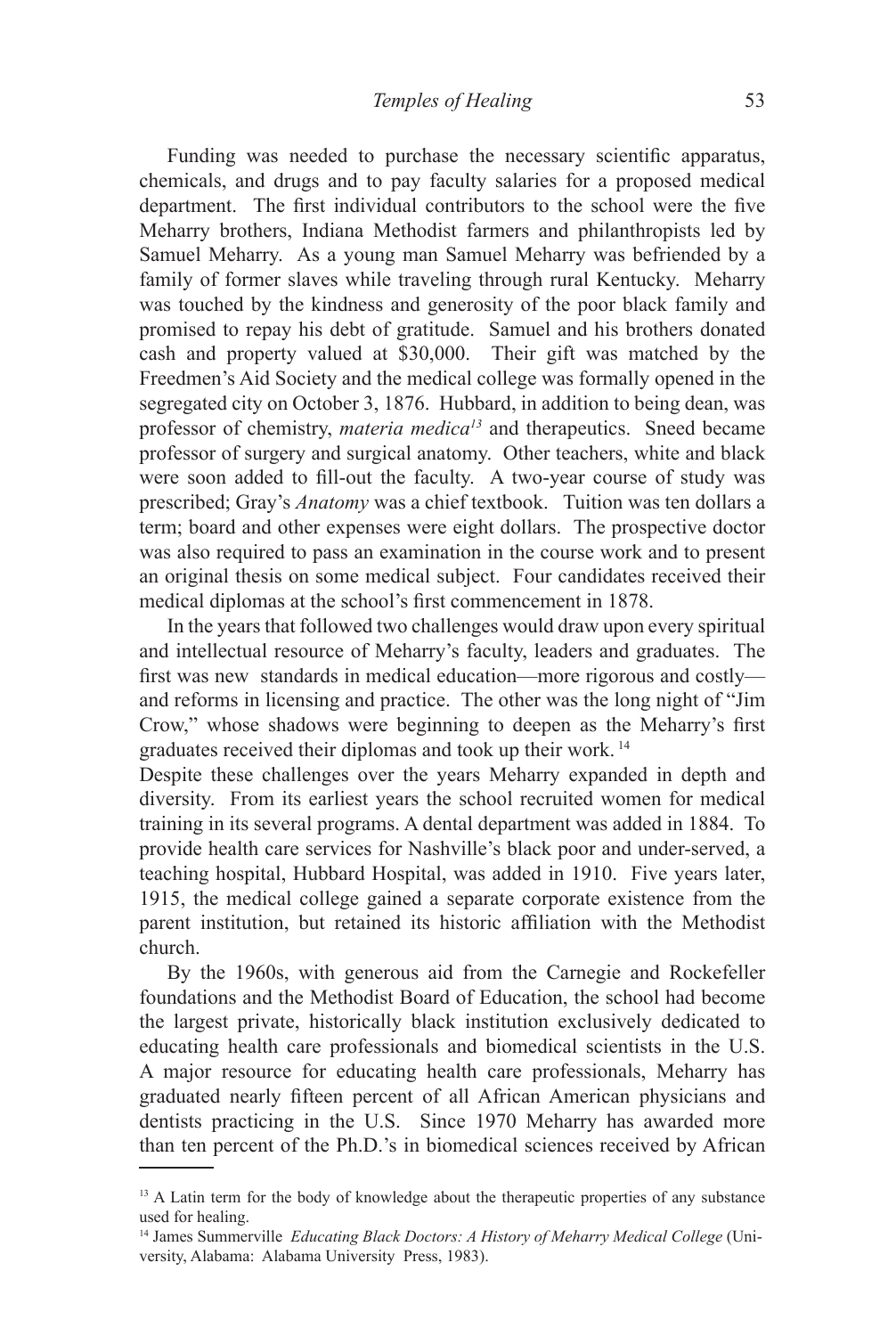Americans. The majority of Meharry's graduates practice in medically under-served rural and inner city areas.

The 130 year old historically black medical college in the mid-2000s includes the schools of Medicine, Dentistry, Graduate Studies and Research, and Allied Health Professions, houses the Lloyd C. Elam Community Mental Health Center and the nation's first Institute on Health Care for the Poor and Under-Served. In 1999 the College established a five year alliance with Vanderbilt University to improve physician education, research and patient care.

Today the principal site for clinical training is Nashville General Hospital at Meharry, representing a unique public-private alliance among Meharry, Vanderbilt University Medical Center, and the Metropolitan Nashville Hospital Authority. This 150-bed facility, formerly Hubbard Hospital, was renamed in 1994 when the city of Nashville and Davidson County moved its public hospital to Meharry's campus.15

# **Provident Hospital, Chicago**

The establishment of hospitals was also a concern of the African American Episcopal Church. In 1889, Emma Reynolds, a young woman who aspired to be a nurse, was denied admission by each of Chicago's nursing schools on the grounds that she was black. Her brother, the Rev. Louis Reynolds, past of St. Stephens African Methodist Episcopal Church, approached a respected black surgeon, Dr. Daniel Hale Williams for help. Unable to influence the existing schools they decided to launch a new nursing school for black women. There were only a few black physicians in Chicago at this time and all had limited or no hospital privileges.

A.M.E. clergy and laity and other black community leaders assured pastor Reynolds and Dr. Hale of their support and energetic fund-raising began. Rallies were scheduled on Chicago's south and west sides. The donations included supplies, equipment, and financial support. One of the most important early contributions came in 1890 when the Armour Meat Packing Company provided the down payment on a three-story brick house at  $29<sup>th</sup>$  and Dearborn Streets. This building, with twelve beds, became the first Provident Hospital. By the end of the year Provident Hospital was designated as an Illinois corporation, the training school for nurses opened, and Dr. Williams was appointed hospital chief-of-staff. By 1892, seven women, including Emma Reynolds, had enrolled in the first nursing class.<sup>16</sup> Provident was established to serve all races, and its patients and physicians

<sup>15</sup> www.mmc.edu.

<sup>&</sup>lt;sup>16</sup> Emma Reynolds (1862-1917) graduated from Provident Hospital's Nursing School in 1893. She enrolled in the Women's Medical College of Chicago at United Methodist-related Northwestern University in Evanston, Illinois, and in 1895, she received her M.D. degree. Dr. Reynolds practiced medicine in Waco, Texas from 1896 to 1899 and moved to New Orleans in 1900. In 1902, she returned to Frankfort, Ohio, where her parents stilled lived, practicing medicine until her death in 1917.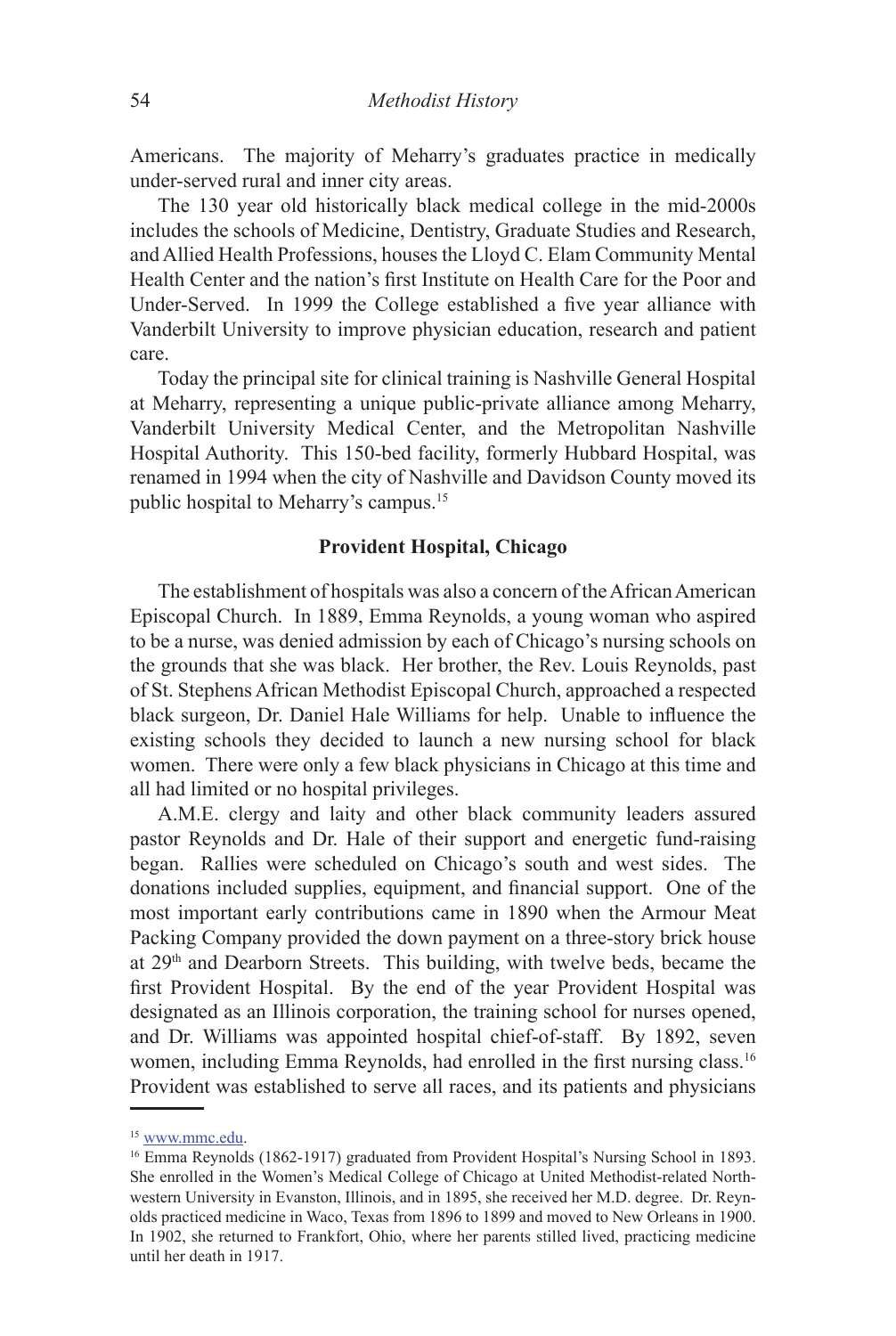were black and white during the early years. As the demand for medical care on Chicago's south side grew, the Provident board initiated planning to expand. An 1896 campaign raised sufficient funding to construct a new building on donated land at  $36<sup>th</sup>$  and Dearborn. By 1897 the hospital had 189 patients, and the outpatient clinic, the Armour Dispensary, treated approximately  $6,000$  patients. In 1898 the hospital moved to the new  $36<sup>th</sup>$ Street location, which had 65 beds.

The hospital and training school affiliated with the University of Chicago in 1933. A financial crisis in the mid 1980s led to an alliance with the city's Cook County Hospital. The long-standing interest of Cook County Hospital to improve health services for county residents living on the city's south side, led the Cook County Board of Commissioners to acquire the hospital in 1991. After considerable investment in upgrading the physical plant, the hospital's traditional medical education role was re-established through an educational affiliation with Loyola University's Stritch School of Medicine. While no longer a black-run, church-sponsored hospital, Provident Hospital continues to serve the health needs of the community, including a variety of health outreach efforts<sup>17</sup>

### **Brewster Hospital, Jacksonville, Florida**

In 1901, a devastating fire swept through Jacksonville, Florida, destroying 466 acres, killing seven citizens and injuring and rendering homeless 9,000 citizens. There seemed to be nowhere to turn for help. The utter destruction moved several local Methodist women to realize the need to establish a shelter and medical treatment facility for the black citizens of the area. Healthcare facilities in Jacksonville and surrounding area denied treatment to African-Americans until the passage of the Civil Rights Act of 1964. A one-room medical clinic opened in 1901, from which quickly grew Brewster Hospital and Nurses Training School. The Jacksonville medical institution was closed temporarily in 1966. The hospital, renamed Methodist Hospital, reopened the following year (1967) as a racially integrated hospital in new twin ten story tower facilities financed through a consortium of banks, insurance companies and the Women's Division of the United Methodist Church. In May 1976 the hospital was added to the U.S. National Register of Historic places. The original Brewster Hospital building was recently moved and is being preserved.<sup>18</sup>

#### **Assessment**

The building of hospitals reflected late nineteenth century Methodism's

<sup>17</sup> Richard M. Krieg and Judith A. Cooksey, *Provident Hospital: A Living Legacy* (Chicago: Provident Foundation, 1998). See also www.providentfoundation.org/history

<sup>18</sup> Sessions, B.J., *A Charge To Keep: Brewster Hospital, Brewster Methodist Hospital, Brewster Hospital School of Nursing, 1901-1966* (Jacksonville, FL: Brewster and Community Nurses Alumni Association, 1996).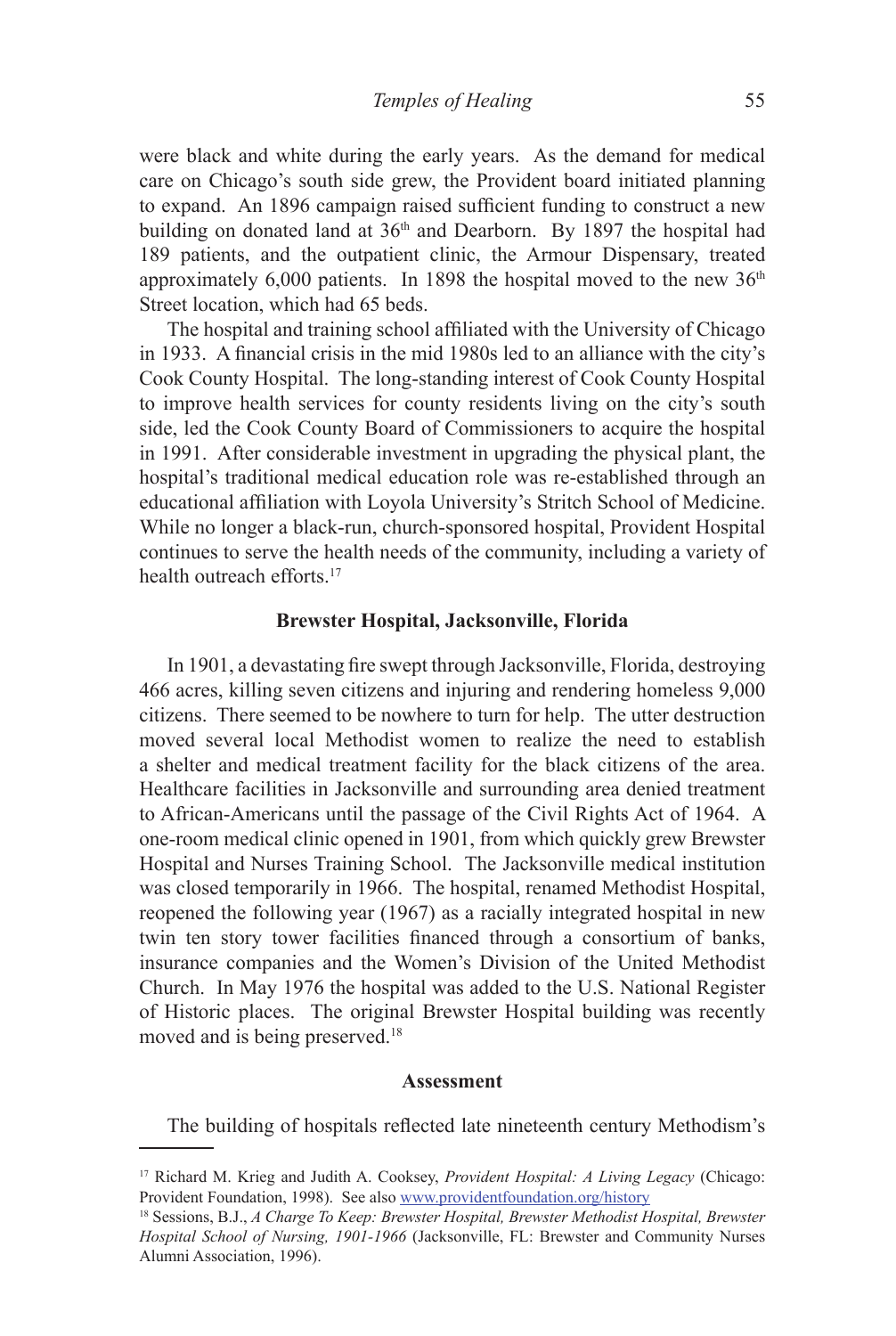identification with scientific progress, but more particularly grew out of the growing liberal theological orientation after the Civil War. Identifying with progress, modernity, and change, Methodists, in the North at least, endorsed biological evolution, welcomed the new biblical criticism, and rekindled a commitment to the ethical teachings of Jesus and the Hebrew prophets. They sought to empower these teachings with insights from the emerging disciplines of sociology, economics and medicine, so as to humanize and Christianize society by alleviating patterns of poverty, crime, unfair labor conditions, racism and ill-health. The building of hospitals became an essential component in this grand scheme to transform society by means of modern social organizations under the banner of the ideas of the Social Gospel. The impact of this optimistic ideology was all the more important because it was linked to the power and vitality of American Progressivism.

Hospital sponsors and their local churches organized charity balls, oyster suppers, fairs and other fund-raisers, while women made jams and jellies, rolled bandages, provided linens and flowers, and visited and cheered the patients. These activities had the double value of raising money and fostering group solidarity. Participation in hospital work defined and ratified social structures in the community while creating a visible beneficent upper class with its own continuing institutions.

By the first decades of the twentieth century the Methodist family of churches had built an enviable network of hospitals. But hospitals were a new thing in medical care for most Methodists. For them, increasingly retreating to the suburbs, home remained the ideal place to treat the sick–but for the city's poor and those without family the hospital was a necessary recourse. And like a good home, Victorian hospitals aimed to provide for the souls as well as for the bodies of those they nurtured. Average length of stay was long—25.87 days per patient at Brooklyn's Methodist Hospital in 1893—long enough for the hospital staff to assume responsibility for the social and moral improvement of their "guests."<sup>19</sup>

Implicit in the American model of medical care for the poor were two very different kinds of institutions and two philosophies. Charitable and religious hospitals provided services to the socially worthy (both paying and impoverished) and were oriented to diagnosis and cure; government hospitals provided shelter and basic services as a backup system, on grounds of necessity and public order. At the same time Methodism's hospitals expressed the preferences of both board members and medical professionals for a style of medicine that encouraged economic self-reliance by assuming that patients should pay whenever possible.

As hospital administrators began to move patients through the facility more quickly in order to reduce costs and accommodate more needy patients, the trustees found their traditional role as stewards of the poor being undermined. No longer were patients present in the hospital long enough for

<sup>19</sup> Rosner, *A Once Charitable Institution*, 58.